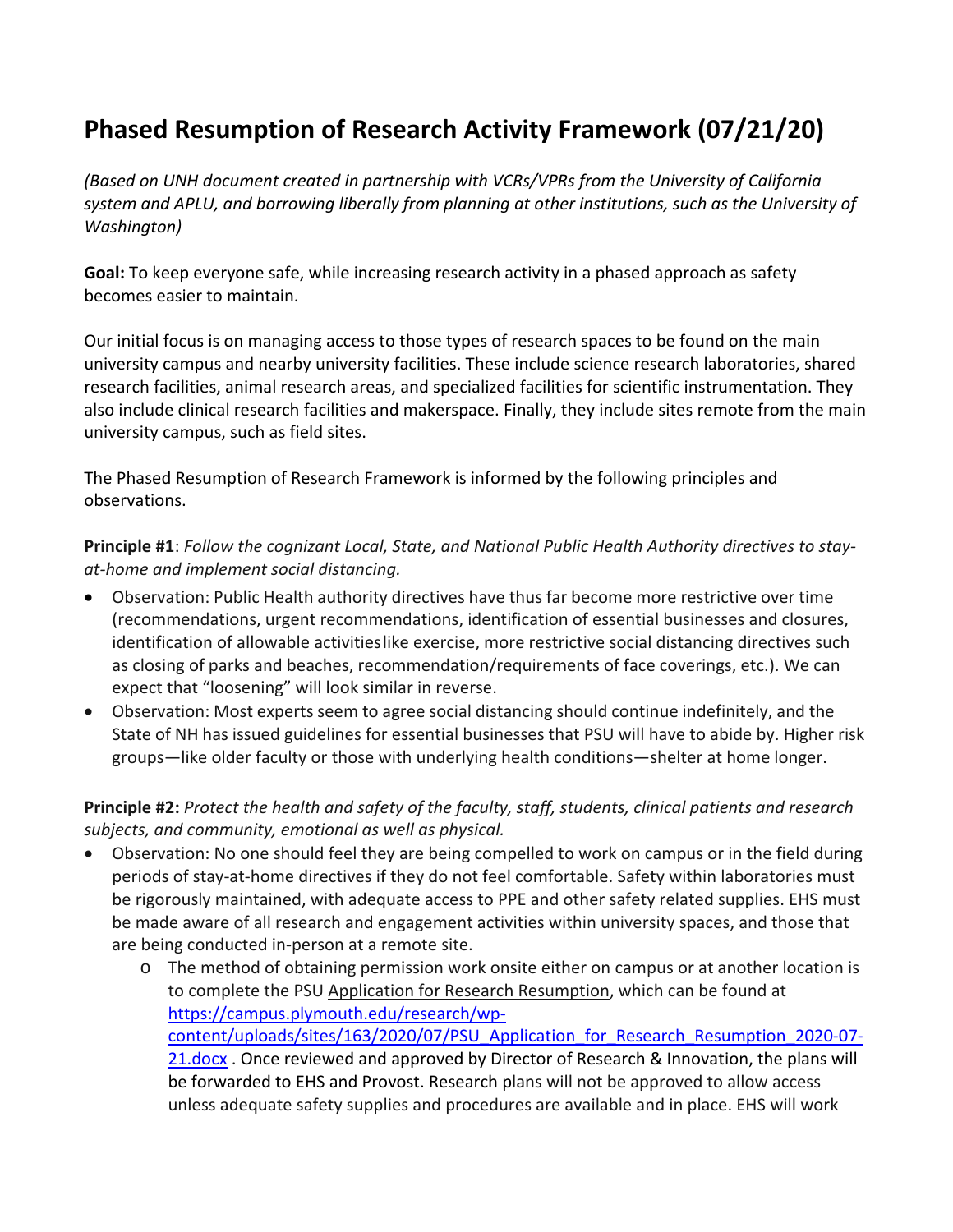with faculty and staff to determine appropriate PPE and will assist in procurement. For research involving human subjects, or the use of vertebrate animals, subsequent approval will be needed from the IRB or IACUC. The Principal Investigator (PI) must identify those considered to be essential research personnel.

- Observation: Limited access is likely to persist for some time. A vaccine is many months away.
- Observation: It may be challenging to re-start projects that are distributed over multiple sites or depend on international collaborations.
- Observation: Graduate students often play multiple roles at the university. Care must be taken to ensure the appropriate balance between the student educational mission and the PI's research mission. Policies for graduate students must also take into account that research is often part of the requirements for their degrees.
- Observation: Lifting of travel restrictions such as restrictions on international travel and requirements for essential travel only are necessary before most field research can fully recommence. This includes human subject related field research that must be conducted in person.
- Observation: A number of research projects have successfully and safely transitioned to being fully remote, requiring infrequent or no access to university spaces. While also considered important and essential, **they are not considered in the priority tiers discussed below**. Furthermore, even if research can be conducted at home, we recognize that this may not be as productive or efficient for some researchers.

## **Principle #3**: *Protect the careers of researchers, and assign priority based on need, e.g., for those whose careers may be more vulnerable, who are funded only by research, or for whom an interruption in research productivity may jeopardize future funding.*

• Observation: Early career faculty, research faculty, research staff, and graduate students, in particular those nearing the end of their programs, may be dramatically impacted.

## **Principle #4**: *Undergraduates are students first, researchers second.*

• Observation: Except under the most exceptional of situations (e.g., the undergraduate student is an essential team member for research that must be performed in person at a research site, or depends on the research activity for their financial aid and for whom remote work is impossible to assign) undergraduate students should be sheltering-at-home under the Public Health authority directives until further notice

#### **Principle #5**: *The process for granting access should be fair and transparent, and decisions should be data-driven.*

- Observation: Provost, EHS, and CRI will develop and endorse the guidelines for re-starting research; IRB or IACUC engagement in the process may be required.
- Observation: Enforcement of access policies will be necessary. Building access can be monitored remotely, but there are needs for monitoring tools to ensure safety inside labs and at field sites. Faculty need to be partners in enforcement.

**Principle #6:** *Ensure as rapid a research restart as the public health conditions permit. (We must be prepared for both opening and reclosing)*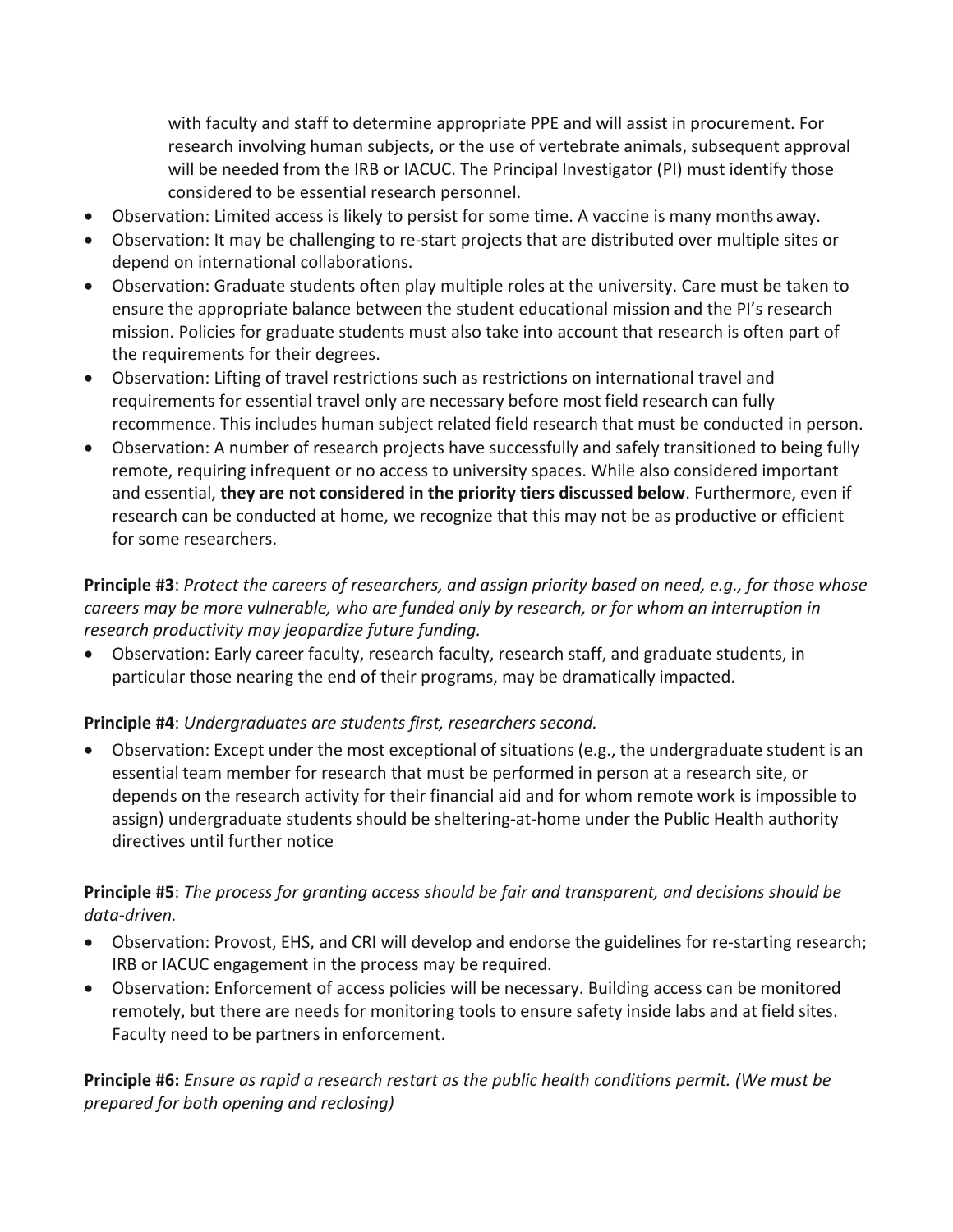- Observation: General considerations for smooth re-start of research activity may include flexible work schedules, ability to hire, planning for supply chain issues, and preparing core facilities in advance of need.
	- 1. To ensure social distancing requirements and to reduce density of research personnel in university research spaces to 250 ft<sup>2</sup>/person, consider permitting 7 day/24 hour lab access, work shifts or staggered work days.
	- 2. HR should allow externally-funded hiring of necessary staff so that re-start can proceed as quickly as possible.
	- 3. There are likely to be supply chain issues on restart. Deliveries of scientific supplies should be coordinated with Mailroom. Under no circumstances should safety be sacrificed due to lack of adequate supplies, type, and quality of PPE.
	- 4. Plans must be in place for quickly ramping back down should public health conditions warrant.

**Principle #7**: *Participate in mitigating the health-related impacts of COVID-19 and respond to needs of our constituents*.

- Observation: Some PSU researchers are contributing to health-related research, while others are working with industry and communities on research and engaged scholarship.
- Outreach to state and local organizations, governmental agencies, and health-care providers, as well as others in the community, is critical. PSU efforts should be collaborative and coordinated.

#### **Phases and Permitted Research Activities**

*(The 5-stage phasing description and tabular representation (see below) has been liberally borrowed from the University of Washington's research restitution plan and UC Berkeley's plan. The phased description was developed by the UC VCRs and shared widely with the APLU Committee on Research.)*

Public health directives and the current state of the health care and COVID-19 public health response systems determine the timing as to when any given institution in its local context is permitted to move up or down between phases. Before allowing greater researcher access to labs, libraries, and research collections, a plan and rigorous enforcement of social distancing directives is necessary. Elements of such as plan may include (this list is intended to be illustrative, not exhaustive): scheduled/work-shift access; required facial coverings; 6-foot distancing; depending on size of research space and nature of activity therein, density limits such as no more than 2 researchers per bench, max 3 per lab unless further density is justified and approved; temperature checks at start and end of work shift; disinfecting work surfaces after use; etc.

#### **PHASED APPROACH**

At the highest level, most institutions appear to be planning around three phases: shutdown, business as usual, and some intermediate state. In the approach advocated here, we identify finer graduations between "shutdown" (most institutions are never fully closed but support some minimal standby capability) and return to full access and activity. Note that these phases will need frequent review and adjustment. Also, at any time, plans must be in place for a return to a previous phase.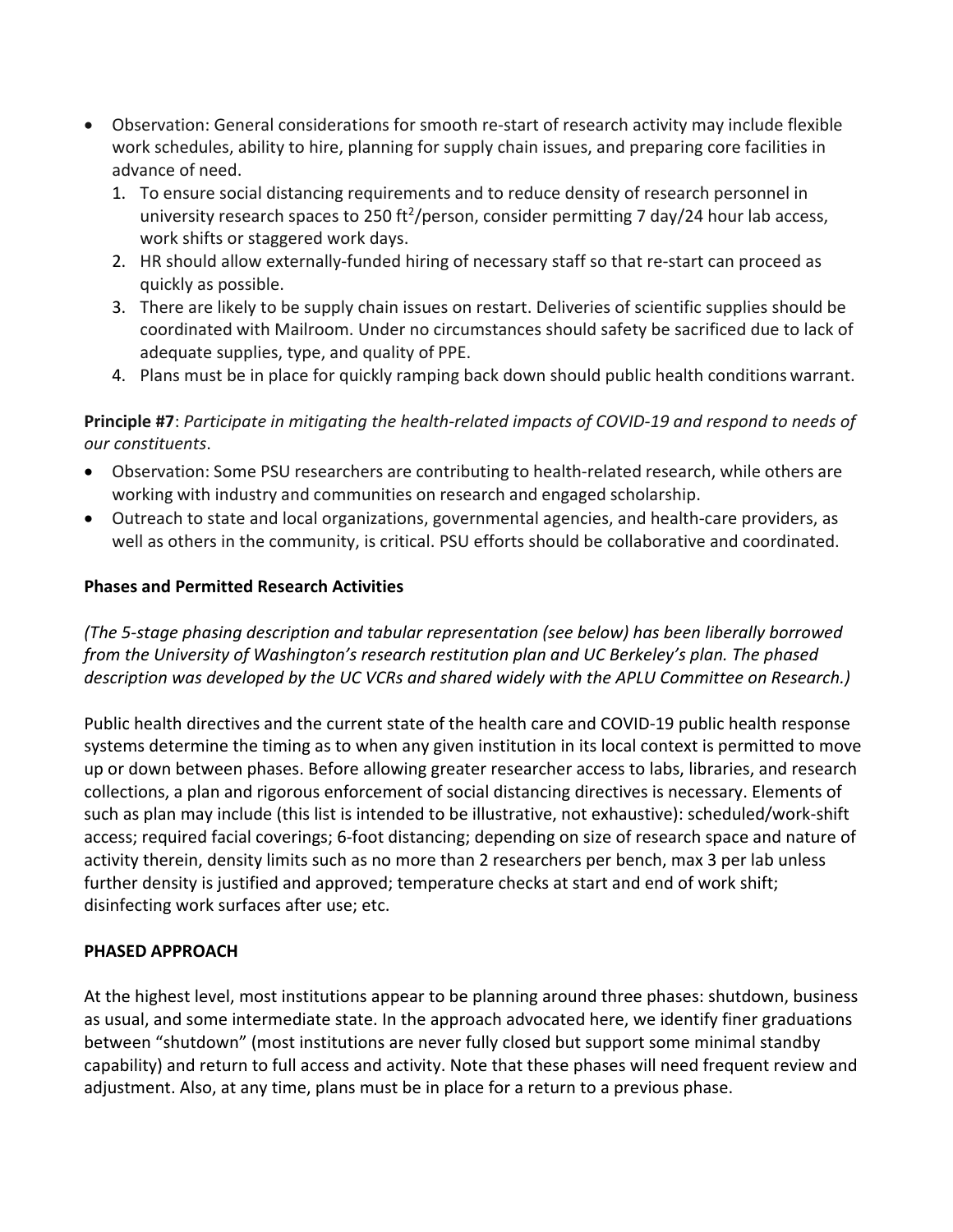| <b>PHASE</b>   | <b>EXTERNAL CONDITIONS</b>                                                         | <b>SUMMARY &amp; METRICS</b>                                                                                                | <b>CRITERIA</b>                                                                                                                                                                                                                                                                                 | <b>TIME PERIOD</b>     |
|----------------|------------------------------------------------------------------------------------|-----------------------------------------------------------------------------------------------------------------------------|-------------------------------------------------------------------------------------------------------------------------------------------------------------------------------------------------------------------------------------------------------------------------------------------------|------------------------|
| $\mathbf{1}$   | <b>Situation unknown and</b><br>changing.                                          | <b>Only research deemed</b><br>critical is allowed<br><b>Researchers must be</b><br>designated as Critical to be<br>on site | Research facilities and field stations are closed, except where<br>personnel are required to protect life safety and critical<br>research infrastructure/capability (maintaining cell lines, animal<br>health, instrumentation, etc).                                                           | $3/15/20 -$<br>3/25/20 |
|                | <b>COVID-19 hospitalizations</b><br>on the rise                                    | On site research activity<br>estimated at 5% of normal<br>site-based access/activities                                      | Minimum staffing.                                                                                                                                                                                                                                                                               |                        |
|                | <b>Testing limited, PPE</b><br>shortages                                           |                                                                                                                             | • Authorization for one-time access to faculty offices<br>to pick up books and materials, shut down instrumentation, etc.<br>delegated to Center for Research & Innovation.                                                                                                                     |                        |
| $\overline{2}$ | <b>COVID-19 hospitalizations</b><br>on the rise, testing<br>limited, PPE shortages | <b>On-campus access allowed</b><br>to maintain research<br>capability or prevent<br>catastrophic disruption                 | Research facilities and field stations are closed, except where<br>personnel are required to protect life safety and essential<br>research infrastructure/capability (maintaining cell lines, animal<br>health, instrumentation, etc).<br>• Life safety and critical research (as stated above) | $3/15/20 -$<br>5/28/20 |
|                |                                                                                    | No undergraduate students<br>are allowed to participate in<br>on campus research                                            | • "Critical Research", where a delay would have<br>significant financial impacts or catastrophically disrupt the<br>project or protocol, or adversely affect populations of research<br>animals.                                                                                                |                        |
|                | <b>Initial Stay Home/Stay</b><br>Healthy directive in place                        | Researchers must be<br>designated as Essential to be<br>on site                                                             | • Finish up critical projects - no "new" projects can be<br>initiated on campus.                                                                                                                                                                                                                |                        |
|                |                                                                                    | On-site research<br>access/activity transitions to<br>up to approximately 15% of<br>normal                                  | • Field Research: Prioritize seasonal data collection or<br>experiments close to completion whose pause or deferral<br>would lead to "catastrophic loss" of research results.                                                                                                                   |                        |
|                |                                                                                    |                                                                                                                             | • Graduate student research approved only with<br>appropriate justification.<br>• Labs are able to purchase necessary supplies                                                                                                                                                                  |                        |
|                |                                                                                    |                                                                                                                             | Social distancing, facial coverings, hospital grade<br>cleaning measures understood and in place (e.g. PPE<br>requirements, disinfection protocols)                                                                                                                                             |                        |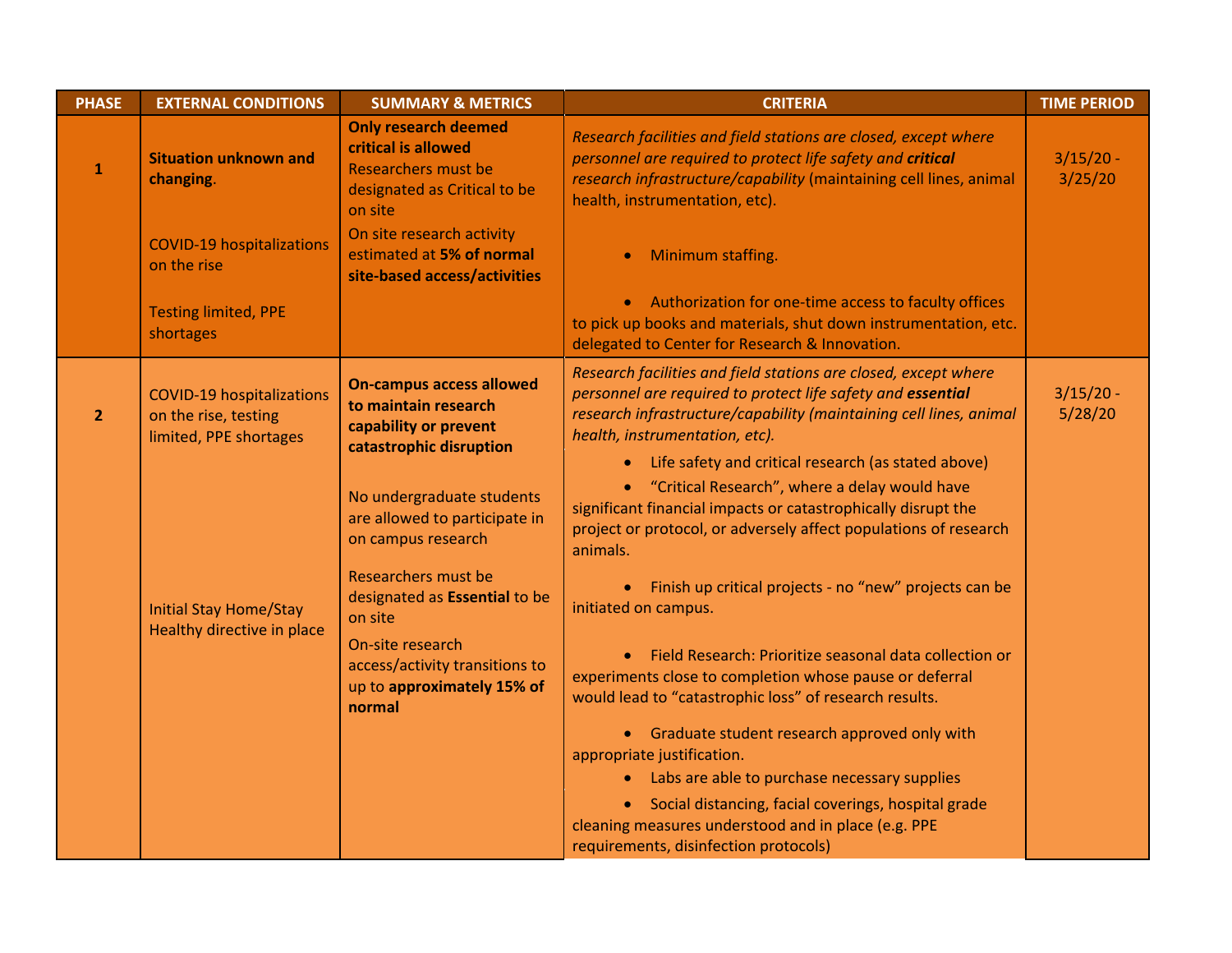| 3 | <b>Local COVID-19</b><br>hospitalizations flatten,<br>then drop   | Definition of "essential"<br>relaxed to include time-<br>sensitive research.                                   | Deadline-driven research activities:<br>Seasonal data collection such as field and<br>agricultural work, experiments close to completion, or deadline<br>driven, whose pause or deferral would lead to catastrophic<br>delay or loss of research results. | $5/28/20 - TBD$          |
|---|-------------------------------------------------------------------|----------------------------------------------------------------------------------------------------------------|-----------------------------------------------------------------------------------------------------------------------------------------------------------------------------------------------------------------------------------------------------------|--------------------------|
|   | COVID-19 testing capacity<br>increases                            | All research that can be done<br>remotely should continue                                                      | • Prioritize access for graduate students close to<br>completing their degree/term of appointment.                                                                                                                                                        |                          |
|   | PPE shortages still exist                                         | Undergraduate students are<br><b>NOT allowed to participate</b><br>in on campus research                       | • Prioritize research for completion of grants with end<br>dates within 3 months ~July 31, 2020 (where funding agency<br>has not granted leniency).                                                                                                       |                          |
|   |                                                                   | Undergraduate students may<br>be allowed to participate in<br>offsite field research with<br>social distancing | • Field research: expand approvals depending on what<br>current restrictions are in the state and counties where field<br>research is to be conducted.                                                                                                    |                          |
|   |                                                                   |                                                                                                                | Humanities and Social Sciences: Expand access to<br>electronic collections where electronic delivery is possible.<br>Research consultations provided remotely.                                                                                            |                          |
|   |                                                                   |                                                                                                                | Human Subjects: Group 3, low-risk human subjects<br>research (work with IRB).                                                                                                                                                                             |                          |
|   |                                                                   |                                                                                                                | Low-risk and non-essential research activities:                                                                                                                                                                                                           | Expected: Aug,<br>1,2020 |
| 4 | <b>Local COVID-19</b><br>hospitalizations continue<br>to decrease | <b>Gradually expand # of</b><br>people on campus and field<br>operation while maintaining<br>social distancing | • Limited access to research offices. Must maintain<br>social distancing and max occupancy per building research<br>space, PPE required in common spaces.                                                                                                 |                          |
|   | COVID-19<br>On-campus<br>testing at needed capacity               | Continue all research that<br>can be performed remotely                                                        | Onsite research that can be done by a single person<br>• Offsite field work that can easily be accomplished<br>using social distancing                                                                                                                    |                          |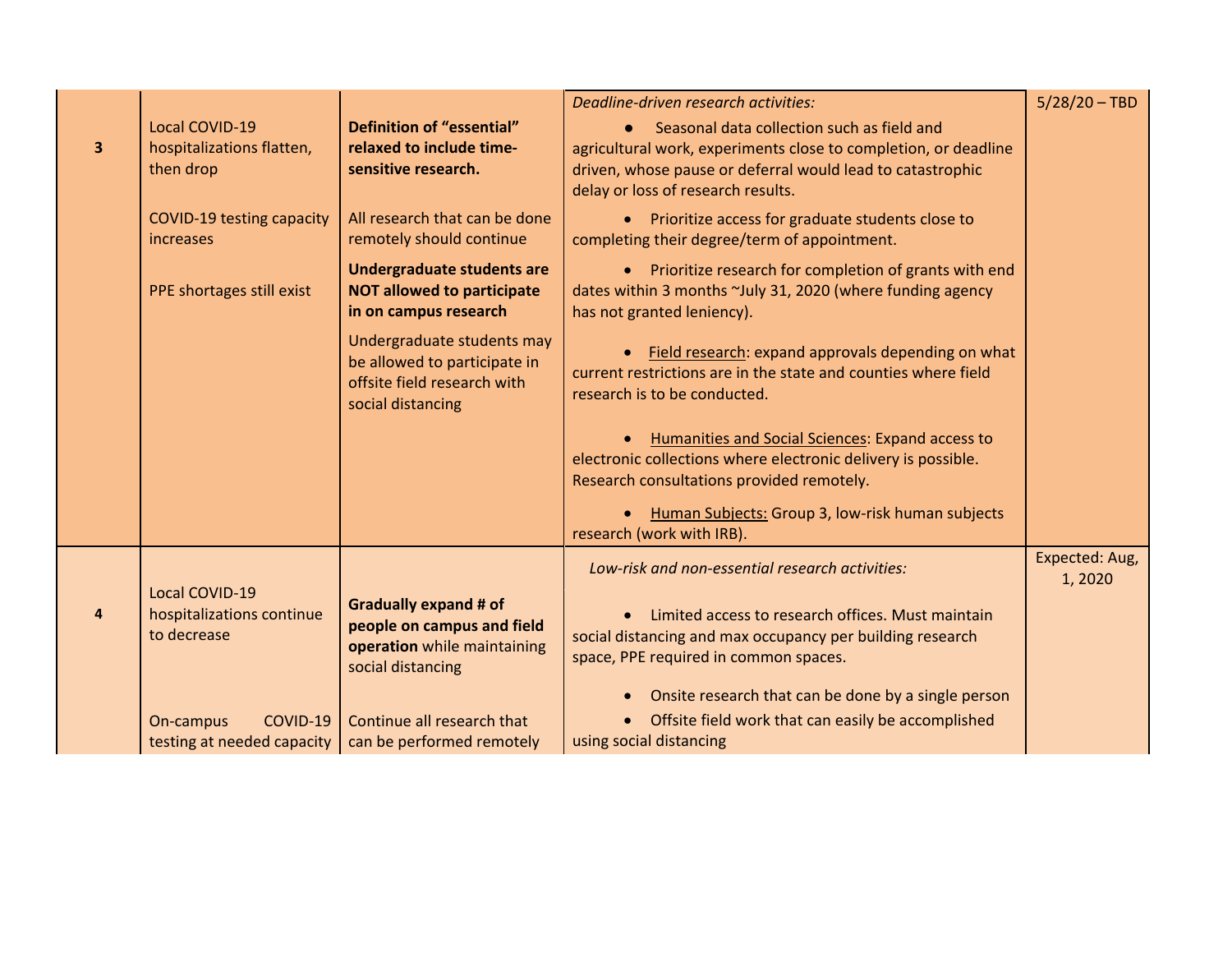|   | PPE widely available                                                                                                                                                                                                                                                                                 | New on-campus research and<br>low-risk research allowed but<br>only at 50-70% capacity, with<br>social distancing. | • Lab Research - expand on case by case basis.<br>Maintain social distancing and reduced occupancy per research<br>space. Where shared space is permitted, personnel should<br>work standard shifts to minimize contact and facilitate contact<br>tracing.<br>Field Research - expand on case by case basis |  |
|---|------------------------------------------------------------------------------------------------------------------------------------------------------------------------------------------------------------------------------------------------------------------------------------------------------|--------------------------------------------------------------------------------------------------------------------|-------------------------------------------------------------------------------------------------------------------------------------------------------------------------------------------------------------------------------------------------------------------------------------------------------------|--|
|   |                                                                                                                                                                                                                                                                                                      | Undergraduate students are<br>allowed to participate in on<br>campus research                                      | (depending on local conditions/restrictions at field sites, travel<br>restrictions, ability to travel safely and ability to social distance<br>at field sites)                                                                                                                                              |  |
|   |                                                                                                                                                                                                                                                                                                      |                                                                                                                    | Humanities and Social Sciences - Expanded access to<br>electronic collections to the extent that partner library services<br>are available. Research consultations provided F2F with<br>appropriate cautions.                                                                                               |  |
|   |                                                                                                                                                                                                                                                                                                      |                                                                                                                    | • Human Subjects: Group 2 & 3, medium-risk human<br>subjects research (work with IRB)                                                                                                                                                                                                                       |  |
| 5 | Vaccine or effective<br>treatments used in<br>combination with<br>widespread testing to<br>identify COVID-19<br>positive individuals or<br>immunity along with<br>contact tracing and<br>quarantine protocols that<br>reduce the risk of<br>community transmission<br>of COVID-19 to a low<br>level. | All types of on-site research<br>are allowed                                                                       | Restart normal research operations, including field<br>research and Group 1 human subjects research.                                                                                                                                                                                                        |  |
|   |                                                                                                                                                                                                                                                                                                      | On site research<br>access/activity transitions to<br>normal                                                       |                                                                                                                                                                                                                                                                                                             |  |

\*\*These include research that: (a) will help deal with the pandemic, (b) has the potential to lead to therapies for COVID-19, and (c) will help the nation recover after the pandemic eases. Must file a safety plan; spot checking with facilities staff and EH&S safety and biosafety